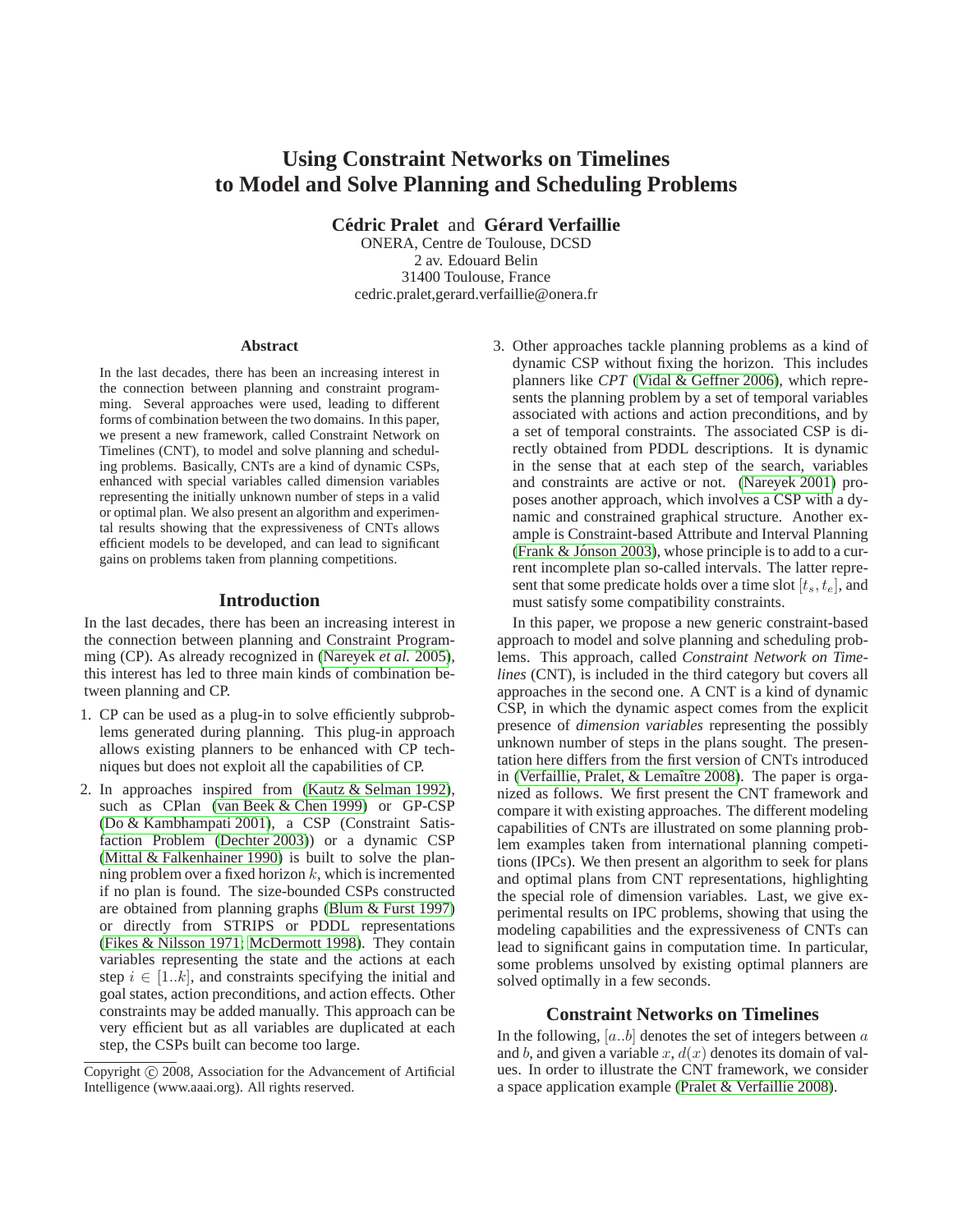A satellite must download a set of  $N_Q$  observations down to Earth over a time period [STA,END]. Over this time period, it goes through a set  $\{[SE_k, EE_k], k \in [1..N_E]\}$  of  $N_E$  eclipse periods, and a set  $\{[SD_k, ED_k], k \in [1..N_D]\}$  of  $N_D$  station visibility windows, during each of which a block of observations can be downloaded. Downloading observation  $o \in [1..N_O]$  takes a duration  $D_o$ . At any time, the level of energy available on board is somewhere between ENmin and  $EMmax$ . Its evolution depends on the power  $P_{dl}$  consumed by downloads, the power  $P_{sat}$  consumed by the platform, and the power  $P_{sol}$  produced by solar panels when the satellite is not in eclipse. The goal is to download all observations while respecting energy limitations. The initial level of energy, at time STA, is denoted ENinit.

To model this problem, we can first define a set of "classical" variables: for each observation  $o$ , we introduce one variable  $nd_o$  of domain  $d(nd_o) = [0..N_D]$  to represent the index  $k$  of the download slot during which observation  $o$  is downloaded (value  $0$  if  $o$  is not downloaded), and for each download slot index  $k \in [1..N_D]$ , we introduce variables  $sd_k$  and  $ed_k$ , of domain  $d(s d_k) = d(ed_k) = [SD_k, ED_k]$  to represent respectively the start and end times of the download occurring during download slot  $k$ . To model the evolution of the energy level without fixing the number of steps in this evolution, we need to introduce a set of variables  $en_i$ whose cardinality is unknown. This will be possible in the CNT framework thanks to the notion of timeline.

**Definition 1** *(Timeline)* A *timeline*  $tl$  *is a pair*  $tl =$  $(d(t), h(t))$  *where*  $d(t)$  *is a set of values and*  $h(t)$  *is a variable whose domain of values*  $d(h(t))$  *is included in*  $\mathbb{N}$ *.*  $d(t)$  *is called the domain of tl and*  $h(t)$  *its dimension (dimension is denoted* h *like horizon).*

**Definition 2** *(Variables associated with a timeline) Given an assignment* A *of*  $h$ (*tl*)*, a timeline*  $tl = (d(tl), h(tl))$  *defines a finite set of variables*  $V(tl, A) = \{tl_i | i \in [1..A]\},\$ *whose domain of values is*  $d(t_i) = d(t)$ *. This set is empty if* h(tl) *takes value* 0*. In order to distinguish variables defined* by a timeline from classical variables, variables in  $V(t, A)$ *are called timeline-variables, or more shortly* t-variables*.*

The maximal set of t-variables which may be defined by a timeline is  $\{tl_i \mid i \in [1 \dots max(d(h(t)))]\}$ . This set can be infinite if  $d(h(t))$  is not bounded. Among t-variables in this set, the ones in  $\{tl_i \mid i \in [1 \dots min(d(h(t)))]\}$  are *mandatory*, because they exist whatever the timeline dimension is.

**Definition 3** *(Assignment of a set of timelines) Let* T *be a set of timelines. An assignment* A *of* T *is the union of* an assignment  $A_H$  of all the dimension variables of the *timelines in*  $T$ *, and of an assignment*  $A_V$  *of all t-variables*  $\int$ *in*  $\cup_{t \in T} V(t, A_H[h(t)])$ *, where*  $A_H[h(t])$  *denotes the assignment of*  $h(t)$  *in*  $A_H$ .

Let us illustrate these notions on the satellite example. We can first introduce one dimension variable  $h$  of domain  $d(h) = [1..\infty]$  to represent the number of important steps in the evolution of the level of energy. We use four timelines,  $t = ([STA, END], h)$ ,  $en = ([ENmin, ENmax], h)$ ,  $ec = (\{0, 1\}, h)$ , and  $dl = (\{0, 1\}, h)$ , to represent respectively the time associated with each step, the current level of energy, the current eclipse status, and the current download status. Given an assignment  $A$  of  $h$ , these timelines induce a set of t-variables  $\{tl_i \mid tl \in \{t, en, ec, dl\}, i \in [1..A]\},\$ where  $tl_i$  represents the value of  $tl$  at step  $i$ . A tabular representation of an assignment of the different timelines is given below. The first column means that at  $t_1 = 0$ , the energy level is  $en_1 = 300$ , the satellite is in eclipse ( $ec_1 = 1$ ), and no download is performed  $dl_1 = 0$ ). At step 2, at  $t_2 = 30$ , the energy level has decreased to  $en_2 = 270$ , and a download is triggered ( $dl_2 = 1$ ). The download ends at  $t_3 = 48$  $(dl<sub>3</sub> = 0)$ . At  $t<sub>4</sub> = 150$ , the satellite is not is eclipse anymore ( $ec_4 = 0$ ). And so on until step  $h = 8$ .

|    |     |     |     |     | Ð   |     |     |     |
|----|-----|-----|-----|-----|-----|-----|-----|-----|
|    |     | 30  | 48  | 150 | 235 | 248 | 272 | 350 |
| en | 300 | 270 | 216 | 14  | 284 | 271 | 223 | 145 |
| ec |     |     |     |     |     |     |     |     |
| aı |     |     |     |     |     |     |     |     |

Variables defined by timelines must usually satisfy some constraints. We therefore introduce the notion of constraint on timelines.

**Definition 4** *(Constraint) A classical CSP constraint* c *is defined by a pair*  $(S(c), R(c))$  *where*  $S(c)$  *(the scope of c) is the finite set of variables over which the constraint holds, and* R(c) *(the relation associated with* c*) is any explicit or implicit representation of the set of allowed combinations of values of the variables in*  $S(c)$ *.* 

**Definition 5** *(Constraint on timelines) A constraint on timelines is a triple*  $c = (S_V(c), S_T(c), \text{fct}(c))$  where  $S_V(c)$  *is a finite set of variables,*  $S_T(c)$  *is a finite set of timelines, and* fct(c) *is a function which associates a finite set of CSP constraints with each assignment* A *of the dimension variables of the timelines in*  $S_T(c)$ *. It is moreover assumed that the scope of each of the CSP constraints in*  $fct(c)(A)$  *is included in*  $S_V(c) \cup \{tl_i \mid tl \in S_T(c), i \in [1..A[h(t)])] \}.$ 

Given a timeline  $tl$  and a variable  $x$ , an example of constraint on timelines is  $c : \forall i \in [1..h(tl) - 1], tl_{i+1} \neq x + 1$  $tl_i$ . Implicitly, c is the triple  $(S_V(c), S_T(c), fct(c))$  where  $S_V(c) = \{x\}$ ,  $S_T(c) = \{t\}$ , and  $fct(c)$  is the function which associates, with each assignment A of  $h(t)$ , the set of CSP constraints  $\{tl_{i+1} \neq x+tl_i \mid i \in [1..A-1]\}$ . Another example of constraint on timelines is:  $\exists i \in [2..h(t)], tl_i =$ 0. It corresponds to the triple  $(\emptyset, \{tl\}, \text{fct})$ , where  $\text{fct}$  associates, with each assignment A of  $h(t)$ , the CSP constraint  $\exists i \in [2..A], t l_i = 0$ . In order to impose conditions on the final state of a timeline, constraints of the form  $tl_{h(t)} = g$ can be considered. They associate, with each assignment A of  $h(t)$ , the CSP constraint  $t l_A = g$ . We can also define constraints like  $all different({t_l | i \in [1..h])})$ , which implicitly associates with each assignment  $A$  of  $h$  the classical CSP constraint *all different*  $({t_l | i \in [1..A]})$ . Such constraints, usually called global constraints because they hold on a large number of variables, are interesting because they can be handled by dedicated powerful inference algorithms available in constraint programming tools.

To be more concrete, the satellite problem can be modeled by [c](#page-2-0)onstraints  $c_1$  to  $c_8$  listed below. Constraint  $c_1$  defines the initial state. Constraint  $c_2$  $c_2$  defines the end time of a download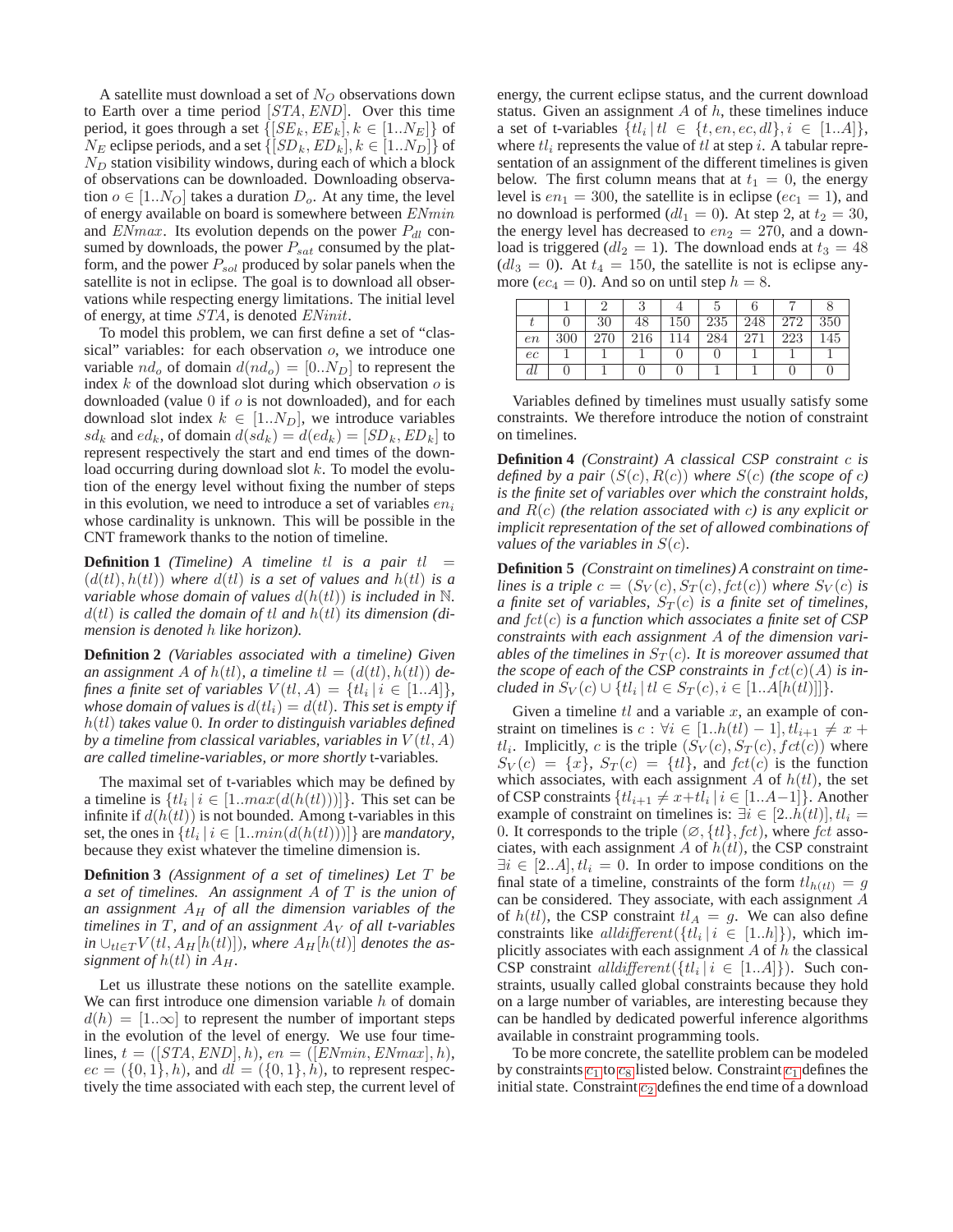as its start time plus its duration. Constraints  $c_3$  $c_3$  and  $c_4$  define respectively when the satellite is in an eclipse/download state,  $c_5$  $c_5$  defines the evolution of the level of energy, and  $c_6$ asserts that the time  $t_{i+1}$  of step  $i + 1$  is the minimum of all important time points stri[c](#page-2-0)tly greater than  $t_i$ . Last,  $c_7$ defines a [c](#page-2-0)ondition on the final state and  $c_8$  defines the problem goal. Note that the domain of values associated with timelines also enforce constraints: e.g., the domain of values  $d(en) = [E N min, E N max]$  of timeline en imposes a constraint on the minimum level of energy.

<span id="page-2-0"></span>
$$
(t_1 = STA) \land (en_1 = ENinit) \tag{c_1}
$$

$$
\forall k \in [1..N_D], ed_k = sd_k + \sum_{o \in [1..N_O] \mid nd_o = k} D_o \quad (c_2)
$$

 $\forall i \in [1..h].$ 

$$
(ec_i = 1) \leftrightarrow (\exists k \in [1..N_E], SE_k \le t_i < EE_k) \quad (c_3)
$$

$$
(dl_i = 1) \leftrightarrow (\exists k \in [1..N_D], sd_k \le t_i < ed_k) \qquad (c_4)
$$

 $\forall i \in [1..h-1],$ 

$$
en_{i+1} = \min(ENmax, en_i + (t_{i+1} - t_i) \cdot P)
$$
 (c<sub>5</sub>)  
with  $P = (1 - ec_i) \cdot P_{sol} - dl_i \cdot P_{dl} - P_{sat}$ 

$$
t_{i+1} = \min\{t \in T_D \cup T_E \cup \{END\} \mid t > t_i\} \quad (c_6)
$$
  
with  $T_D = \bigcup_{k \in [1..N_D], sd_k < ed_k} \{sd_k, ed_k\}$   
and  $T_E = \bigcup_{k \in [1..N_E]} \{SE_k, EE_k\}$ 

 $t_h = END$  (c<sub>7</sub>)

$$
\forall o \in [1..N_O], nd_o \neq 0 \tag{c_8}
$$

All notions defined previously are assembled in the notion of *constraint network on timelines* (CNT).

**Definition 6** *(Constraint network on timelines) A constraint network on timelines cnt is a tuple cnt* =  $(V, C_V, T, C_T)$ *, where* V *is a finite set of variables,*  $C_V$  *is a finite set of constraints whose scopes are included in V*, *T is a finite set of timelines whose dimensions are included in*  $V$ *, and*  $C_T$ *is a finite set of constraints on timelines*  $(S_V, S_T, \text{fct})$  *such that*  $S_V \subset V$  *and*  $S_T \subset T$ *.* 

The satellite download problem can be modeled by the CNT  $(V, C_V, T, C_T)$ , where  $V = \{nd_o | o \in [1..N_O]\} \cup$  $(\cup_{k\in [1..ND]}\{sd_k, ed_k\}) \cup \{h\}, C_V = \{c_2, c_8\}, T =$  $\{t, en, ec, dl\}$ , and  $C_T = \{c_1, c_3, c_4, c_5, c_6, c_7\}$ . The following figure gives a partial illustration of this CNT.



Among the various problems which can be formulated on CNTs, a useful one is to seek for a consistent assignment:

**Definition 7** *(Consistent assignment of a CNT) A consistent assignment (a solution) of a constraint network on timelines*  $cnt = (V, C_V, T, C_T)$  *is an assignment of the variables in* V *and of the timelines in* T *such that all CSP constraints in* C<sup>V</sup> *and all CSP constraints induced by the constraints on timelines in*  $C_T$  *and the assignment of*  $V$  *are satisfied.* 

It is important to note that the CNT framework is not included in the second kind of approach mentioned in the introduction. Indeed, we do not consider the planning problem over a fixed horizon, since dimension variables are actual variables on which constraints can be enforced and propagated. For example, consider a CNT containing one dimension variable h of domain  $d(h) = [1..\infty]$ , one timeline  $x = (\{0..2\}, h)$ , and three constraints  $x_1 = 0, x_h = 2$ , and  $\forall i \in [1..h-1], x_{i+1} - x_i \leq 1$ . Constraint propagation techniques can remove value 1 from the domain of  $h$ , since if  $h = 1$ , then  $x_h = 2$  and  $x_1 = 0$  are not compatible. As  $d(h)$  becomes [2.. $\infty$ ], constraint  $x_2 - x_1 \le 1$  must be satisfied. As  $x_1 = 0$ , constraint propagation can infer  $d(x_2) = \{0, 1\}$ , which in turn allows value 2 to be removed from  $d(h)$ . Therefore, constraints can be propagated in any direction and dimension variables will not necessarily be assigned first. Another useful feature of CNTs is the explicit presence of classical variables (outside timelines), which can model static features such as the choice of a download slot for a given observation. Last, CNTs can be easily extended to soft CNTs by replacing constraints by soft constraints, in order to model problems involving preferences such as the minimization of  $card\{o \in [1..N_O] \mid nd_o = 0\}$  if downloading all observations is not possible.

## **Comparison with Existing Modeling Frameworks and Extensions**

The CNT framework is a kind of dynamic CSP, except that in CNTs, the number of potential variables may be unbounded, if the domain of a dimension variable is infinite. The interest of this "infinite" feature is that it makes it possible to model and solve, in a CSP-like way, planning problems over an initially unknown and unbounded horizon, or validation problems over an unbounded future. In dynamic CSPs, the number of potential variables and constraints is finite: variables are divided into a set of mandatory variables and a set of optional ones, and constraints are divided into a set of classical constraints and a set of activation constraints, which define when optional variables become active. Constraints are active only if their variables are active too. In CNTs, we do not explicitly define activation constraints: constraints are active depending on the domain of values of dimension variables. Another contribution of CNTs is that they explicitly identify the special role played by dimension variables in planning and scheduling problems. They allow global constraints which hold on a variable number of variables, such as  $all different(x_i, i \in [1..h])$ , to be defined, whereas in dynamic CSPs, the scope of each constraint must be fixed before the resolution.

Compared to approaches completely integrating planning into constraint programming (third class given in the introduction), CNTs are built directly over variables and constraints, and not over more general entities such as intervals or structural constraints. This allows CNTs to be very generic, since any kind of constraint can be defined to model particular features of a real-world problem, such as global constraints or constraints involving both variables and t-variables. The generic aspect of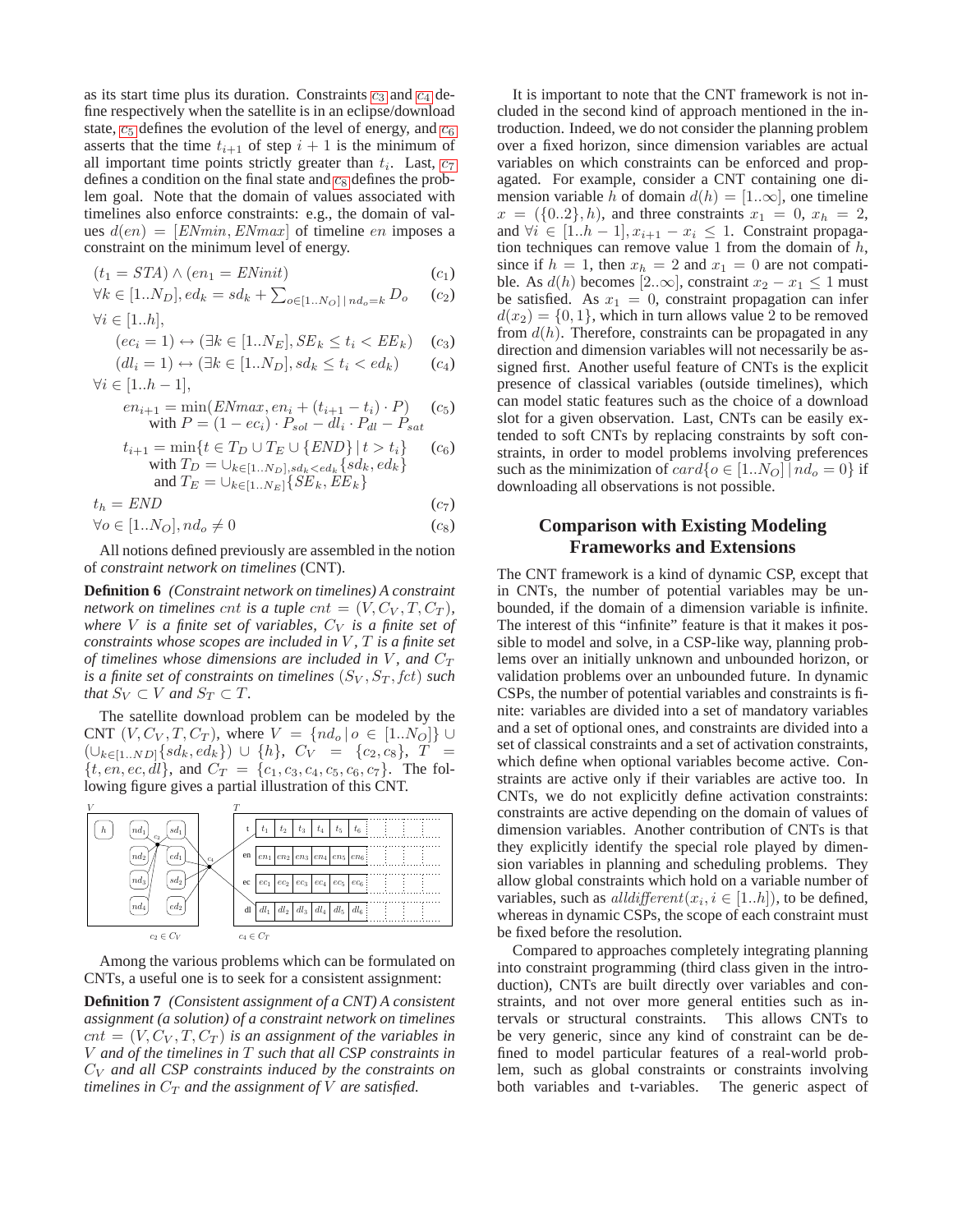CNTs also holds since they were proved to cover many frameworks used to model discrete event dynamic systems (Verfaillie, Pralet, & Lemaître 2008), such as automata, synchronized products of automata, timed automata, STRIPS planning, Petri nets, resource-constrained project scheduling, or temporal constraint networks.

However, defining models directly over variables and constraints can be harder and less intuitive than with PDDL. In fact, higher level entities may be needed by modelers. These higher level entities can be easily added to the naturally extensible CNT framework, as shown below. The simultaneous presence of basic and high level entities in CNTs is not contradictory: it exactly fits the CSP approach, where basic and global constraints coexist.

**Time reference of a timeline** Some timelines can be of type *time*. Timelines of type time must have a domain of values included in R and must satisfy  $\forall i \in [1..h(tl)-1], tl_i \leq$  $tl_{i+1}$ . With a timeline tl can be associated at most one timeline of type time, called the *time reference* of tl. If the time reference of tl is t, then  $tl_i$  represents the value of tl at time  $t_i$ . Moreover, we assume that  $h(t) = h(t)$  and that  $(t_i = t_j) \rightarrow (tl_i = tl_j)$ , meaning that a timeline cannot take two different values at the same instant.

Also, it is sometimes useful to add variables  $tl_0$  representing the initial state of a timeline. In this case, the timeline is said to be an *initialized timeline*.

**Timeline evolution types** An evolution type can be associated with each timeline tl whose time reference is not null. The evolution of a timeline is *piecewise constant* if the timeline represents system features that do not change between two steps. In this case, if the time reference of  $tl$  is  $t$ , then  $tl_i$  represents the value taken by timeline  $tl$  from time  $t_i$  to time  $t_{i+1}$ , time  $t_{i+1}$  excluded. The evolution of a timeline can also be *piecewise linear* if the timeline represents features that evolve linearly between two steps, or *discrete* if the timeline represents features that have no value between two steps.

**Important intermediate variables** Given a timeline tl whose time reference is  $t$  and given a variable  $x$  whose domain is included in  $\mathbb{R}$ , we can define intermediate variable  $val(t, x)$  to represent the value of timeline tl at time x. If tl has a piecewise constant evolution, then  $val(t, x) = tl_i$ with  $j = \max(j \in [1..h(t)]) | t_j \leq x)$  if this quantity exists,  $val(t, x)$  undefined otherwise. This definition is illustrated by Figure [1.](#page-3-0) Similarly, we can define intermediate variable  $valb(t, x)$  to represent the value of timeline tl just before time  $x$  ( $x$  excluded). If  $tl$  has a piecewise constant evolution, then  $valb(tl, x) = tl_j$  with  $j = \max(j \in [1..h(t)] | t_j < x)$ if this quantity exists,  $valb(t, x)$  undefined otherwise. For timelines whose evolution is piecewise linear or discrete,  $val(t, x)$  and  $valb(t, x)$  are defined differently.

All these variables can be handled automatically in an efficient way, with dedicated global constraints on timelines hidden to the modeler, so that (s)he can directly use quantities  $val(t, x)$  or  $valbt, x)$  to express constraints.



<span id="page-3-0"></span>Figure 1: Semantics of a piecewise constant timeline and illustration of intermediate variables  $val(t, x)$ .

### **Other Modeling Examples**

Before defining algorithms, let us show the modeling capabilities of CNTs on some problems from International Planning Competitions (IPCs). For each problem, different models can be defined. As in CSPs, finding a good model may not be straightforward. The models we present make some simplifications compared to the actual IPC formulations; *in the experiments, we do not make such simplifications*.

**Domain** *BlocksWorld* **(IPC2)** In order to model a BlocksWorld problem with  $N$  blocks, we use one dimension variable h of domain  $d(h) = [0..2N]$  (2N can be shown to be an upper bound on the optimal makespan), and three timelines, *move* =  $([1..N], h)$ , *from* =  $([0..N], h)$ , and  $to = ([0..N], h)$ , to represent respectively the block moved at step  $i$ , the block from which it is taken  $(0)$  if the block is taken from the table), and the block on which it is put on (0 if the block is put on the table). For every block  $b$ , we use timelines  $top_b = ([0..N], h)$  and *ontable*<sub>b</sub> =  $(\{0,1\}, h)$  to represent the state of b at each step. The constraints introduced define the initial and goal states, preconditions on decisions, effects of actions, and conditions of changes of  $top<sub>b</sub>$ and *ontable<sub>b</sub>*. But unlike with approaches like CPlan, the horizon  $h$  is not fixed initially. The expression of constraints is compact thanks to the variable-based decomposition of actions into timelines *move*, *from*, and *to*. This differs from the action-based view of STRIPS or PDDL. We also use a CSP constraint known as a *global cardinality constraint* to impose that each block can be moved at most twice (any plan in which a block is moved more than twice is not optimal). Last, we use constraints forcing some necessary moves to be done, and constraints breaking symmetric solutions.

**Domain** *Satellite* (**IPC3**) A set of  $N<sub>S</sub>$  satellites must take a set of  $N_I$  images. Each image im has a direction  $DI(im)$ . With each satellite s are associated a set of observation instruments  $IN_s$ , an instrument  $INI_s$  calibrated initially, and an initial pointing direction  $DII_s$ . It is possible to compute a predicate  $SUPPORTS(im, in)$  which holds if image im can be performed with instrument in. The duration needed to take a picture in a direction  $di'$  with instrument in', starting from a direction  $di$  with instrument in calibrated, is denoted  $DU(di, in, di', in')$ . It takes into account the necessity to calibrate in' if  $in' \neq in$ . We denote by  $D U min$  the minimum value of function  $DU($ ).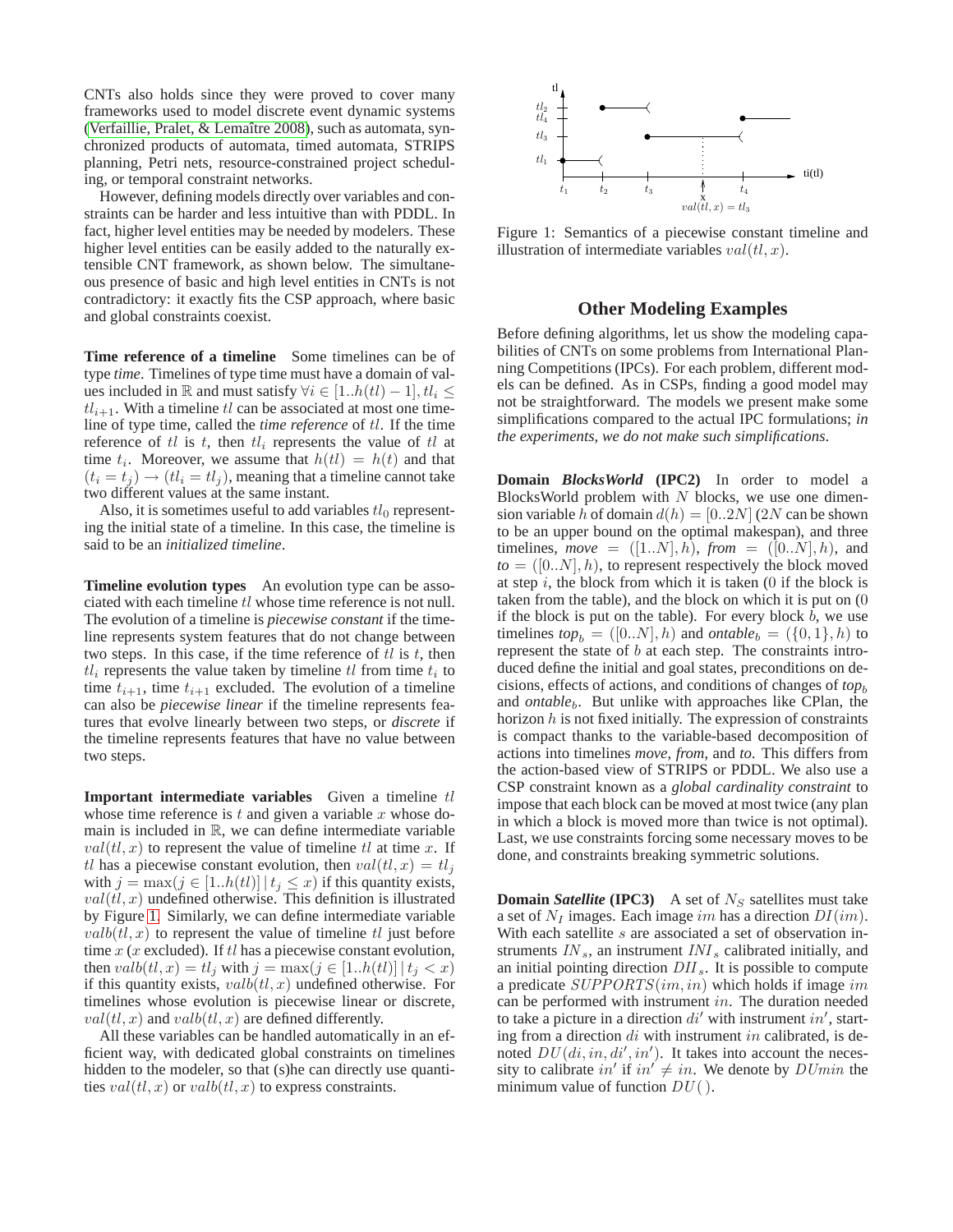To model this problem, we use one dimension variable  $h_s$ of domain  $[0..N_I]$  per satellite s.  $h_s$  represents the number of images taken by s. Timelines  $im_s = ([1..N_I], h_s)$ ,  $in_s = (IN_s, h_s), \, di_s = (\{DI(im), im \in [1..N_I]\} \cup$  $\{DII_s\}, \dot{h}_s$ ), and  $t_s = ([0..Tmax], \dot{h}_s)$  represent respectively images taken by s, associated instruments, associated directions, and the times when images are finished. Timelines in<sub>s</sub>, dir<sub>s</sub>,  $t_s$  are initialized, so that variables in<sub>s,0</sub>,  $dir<sub>s,0</sub>, t<sub>s,0</sub>$  can be used. A variable denoted tend represents the total duration needed to take all pictures. Different [c](#page-4-0)onstraints are defined. Constraints  $c_9$  and  $c_{10}$  $c_{10}$  $c_{10}$  ensure that each image is taken exactly once, which prunes suboptimal solutions. Constraint  $c_{11}$  $c_{11}$  $c_{11}$  defines the initial state. Constraint  $c_{12}$  $c_{12}$  $c_{12}$  imposes feasibility constraints on the decisions. Constraints  $c_{13}$  $c_{13}$  $c_{13}$  and  $c_{14}$  $c_{14}$  $c_{14}$  describe the evolution of directions and times. Constraint  $c_{15}$  $c_{15}$  $c_{15}$  is redundant but crucial for the algorithmic efficiency. Constraint  $c_{16}$  $c_{16}$  $c_{16}$  defines tend as the makespan, which must be minimized.

<span id="page-4-0"></span>
$$
\sum_{s \in [1..N_S]} h_s = N_I \tag{c_9}
$$

$$
all different({im_{s,i} | s \in [1..N_S], i \in [1..h_s]})
$$
  

$$
\forall s \in [1..N_S],
$$
 (c<sub>10</sub>)

$$
(di_{s,0} = DII_s) \land (in_{s,0} = INI_s) \land (t_{s,0} = 0) \quad (c_{11})
$$
  

$$
\forall s \in [1..N_S], \forall i \in [1..h_s],
$$

$$
SUPPORTS(im_{s,i}, in_{s,i})
$$
\n
$$
(c_{12})
$$

$$
di_{s,i} = DI(im_{s,i})
$$
\n<sup>(c<sub>13</sub>)</sup>

$$
t_{s,i} = t_{s,i-1} + DU(di_{s,i-1}, in_{s,i-1}, di_{s,i}, in_{s,i})
$$
  
(c<sub>14</sub>)  
 
$$
t_{end} > t_{t+1} + (h - i) \cdot DU_{min}
$$

$$
tend \geq t_{s,i} + (h_s - i) \cdot DUmn \tag{c_{15}}
$$

$$
tend = \max_{s \in [1..N_S]} t_{s,h_s} \tag{c_{16}}
$$

**Domain** *Trucks* **(IPC5)** The modeling of this domain shows how useful intermediate variables  $val(t, x)$  and  $valb(t, x)$  are. Domain Trucks involves a set of packages P and a set of trucks T. Each truck  $\tau \in T$ , initially located at a location  $LI_{\tau}$ , has a limited capacity and can load/unload packages, and drive between locations. Each package  $p \in P$ must be transferred from an initial location  $LI$ <sub>p</sub> to a goal location  $LG_p$ . Actions have durations and the goal is to minimize the makespan. In the sequel, we omit quantification on  $\tau$  and p in the expression of constraints.

For each truck  $\tau$ , we use one dimension variable  $h_{\tau}$  representing the number of actions performed by  $\tau$ , and a set of timelines  $\{t_{\tau}, a_{\tau}, p_{\tau}, l_{\tau}, n_{\tau}\}\$  of dimension  $h_{\tau}$ . For each  $i \in [1..h_{\tau}], a_{\tau,i}$  represents the action made by  $\tau$  at step i (load, unload, or drive),  $p_{\tau,i}$  is the package concerned by the action (if any),  $t_{\tau,i}$  is the start time of the action, and  $l_{\tau,i}$  and  $n_{\tau,i}$  are the location of  $\tau$  and the number of packages in  $\tau$  at the end of the action. Timeline  $t_{\tau}$  is the time reference of  $a_{\tau}$ and  $p_{\tau}$ . For each package p, we use one dimension variable  $h_p$  and two timelines  $\{t_p, l_p\}$  of dimension  $h_p$ . For each step  $j \in [1..h_p]$ ,  $l_{p,j}$  represents the location of p at time  $t_{p,j}$ . We consider that the location  $l_{p,j}$  can also be a truck. Timeline  $t_p$  is the time reference of  $\tilde{l}_p$ . All timelines have a discrete evolution except from  $l_p$ , whose evolution is considered to be piecewise constant. Timelines  $t_{\tau}$ ,  $l_{\tau}$ ,  $t_{p}$ ,  $l_{p}$  are initialized.

Constraints  $c_{17}$  $c_{17}$  $c_{17}$  to  $c_{27}$  $c_{27}$  $c_{27}$  are imposed over these timelines. For example,  $c_{21}$  $c_{21}$  $c_{21}$  defines the evolution of the number of packages in a truck. If a package is loaded by a truck, it must be at the same location as the truck just before the start of the loading  $(c_{22})$  $(c_{22})$  $(c_{22})$ . If a package is unloaded by a truck, it is at the same location as the truck at the end of the unloading  $(c_{23})$  $(c_{23})$  $(c_{23})$ . If a package is in a truck, then it has just been loaded and will be unloaded at the next step  $(c_{24};$  $(c_{24};$  $(c_{24};$  in this constraint,  $DU$  denotes the duration of an unloading). In fact, from the start of the loading to just before the end of the unloading, the package is considered to be in the truck.  $c_{26}$  $c_{26}$  $c_{26}$  defines the makespan, and  $c_{27}$  $c_{27}$  $c_{27}$  asserts both that a package must be at its goal location at the end and that when it is at its goal location, then its associated timeline is over.

<span id="page-4-1"></span>
$$
(t_{\tau,0} = t_{p,0} = 0) \wedge (l_{\tau,0} = LI_{\tau}) \wedge (l_{p,0} = LI_p) \qquad (c_{17})
$$
  

$$
t \rightarrow t_{\tau,0} + duration(a_{\tau,1} + l_{\tau,1})
$$
 (c\_{19})

$$
\iota_{\tau,i} \leq \iota_{\tau,i-1} + \operatorname{aut} \operatorname{aut} \operatorname{out} \left( \iota_{\tau,i}, \iota_{\tau,i-1}, \iota_{\tau,i} \right) \tag{c.18}
$$

$$
(p_{\tau,i} = 0) \leftrightarrow (a_{\tau,i} = drive)
$$
\n
$$
(c_{19})
$$

$$
(l_{\tau,i} \neq l_{\tau,i-1}) \leftrightarrow (a_{\tau,i} = drive)
$$
\n
$$
n_{\tau,i} = n_{\tau,i-1} + f(a_{\tau,i})
$$
\n
$$
(c_{20})
$$
\n
$$
(c_{21})
$$

with 
$$
f(load) = 1, f(unload) = -1, f(drive) = 0
$$

$$
(a_{\tau,i} = load) \rightarrow ((valb(l_{p_{\tau,i}}, t_{\tau,i}) = l_{\tau,i-1})
$$
  
 
$$
\wedge (val(l_{p_{\tau,i}}, t_{\tau,i}) = \tau))
$$
 (c<sub>22</sub>)

$$
(a_{\tau,i} = unload) \rightarrow ((valb(l_{p_{\tau,i}}, t_{\tau,i} + DU) = \tau) (c_{23})
$$

$$
\land (val(l_{p_{\tau,i}}, t_{\tau,i} + DU) = l_{\tau,i}))
$$

$$
(l_{p,j} = \tau) \rightarrow ((val(a_{\tau}, t_{p,j}) = load)
$$
  
\n
$$
\land (val(p_{\tau}, t_{p,j}) = p)
$$
  
\n
$$
\land (val(a_{\tau}, t_{p,j+1} - DU) = unload)
$$
  
\n
$$
\land (val(a_{\tau}, t_{p,j+1} - DU) = p))
$$
  
\n(24)

$$
(l_{p,j} \in T) \leftrightarrow (l_{p,j+1} \notin T) \tag{c_{25}}
$$

$$
tend = \max_{p \in [1..N_P]} t_{p,h_p} \tag{c_{26}}
$$

$$
(l_{p,j} = LG_p) \leftrightarrow (j = h_p) \tag{c_{27}}
$$

Other constraints are added to get a more efficient model. For example,  $c_{28}$  $c_{28}$  $c_{28}$  prevents a package from being at the same place at two different steps, and  $c_{29}$  $c_{29}$  $c_{29}$  is a transition constraint pruning suboptimal choices from the search space.

$$
all different(l_{p,j} \mid j \in [0..h_p]) \tag{c_{28}}
$$

$$
(a_{\tau,i} = load) \rightarrow (a_{\tau,i+1} \neq unload) \qquad (c_{29})
$$

# <span id="page-4-2"></span>**A Dynamic Depth-First Tree Search Using Constraint Propagation for CNTs**

The algorithm presented is a standard depth-first tree search using constraint propagation, enhanced with an extension phase that inserts new variables and constraints whenever the minimum value in the domain of a dimension variable is modified. This extension phase is combined with constraint propagation, which can generate value removals, which can in turn trigger a new extension phase, and so on until a fixed point is reached. The interest of constraint propagation is to simplify the current problem by pruning inconsistent values or tuples of values. The algorithm, called *dynDFS*, takes as input a CNT  $(V, C_V, T, C_T)$ . It is directly defined in an optimization context, that is we assume that there exists an objective variable denoted  $obj$  whose value must be minimized. If the algorithm terminates, it returns an optimal and consistent CNT assignment if there exists one, and null otherwise. The main steps of the algorithm are detailed below.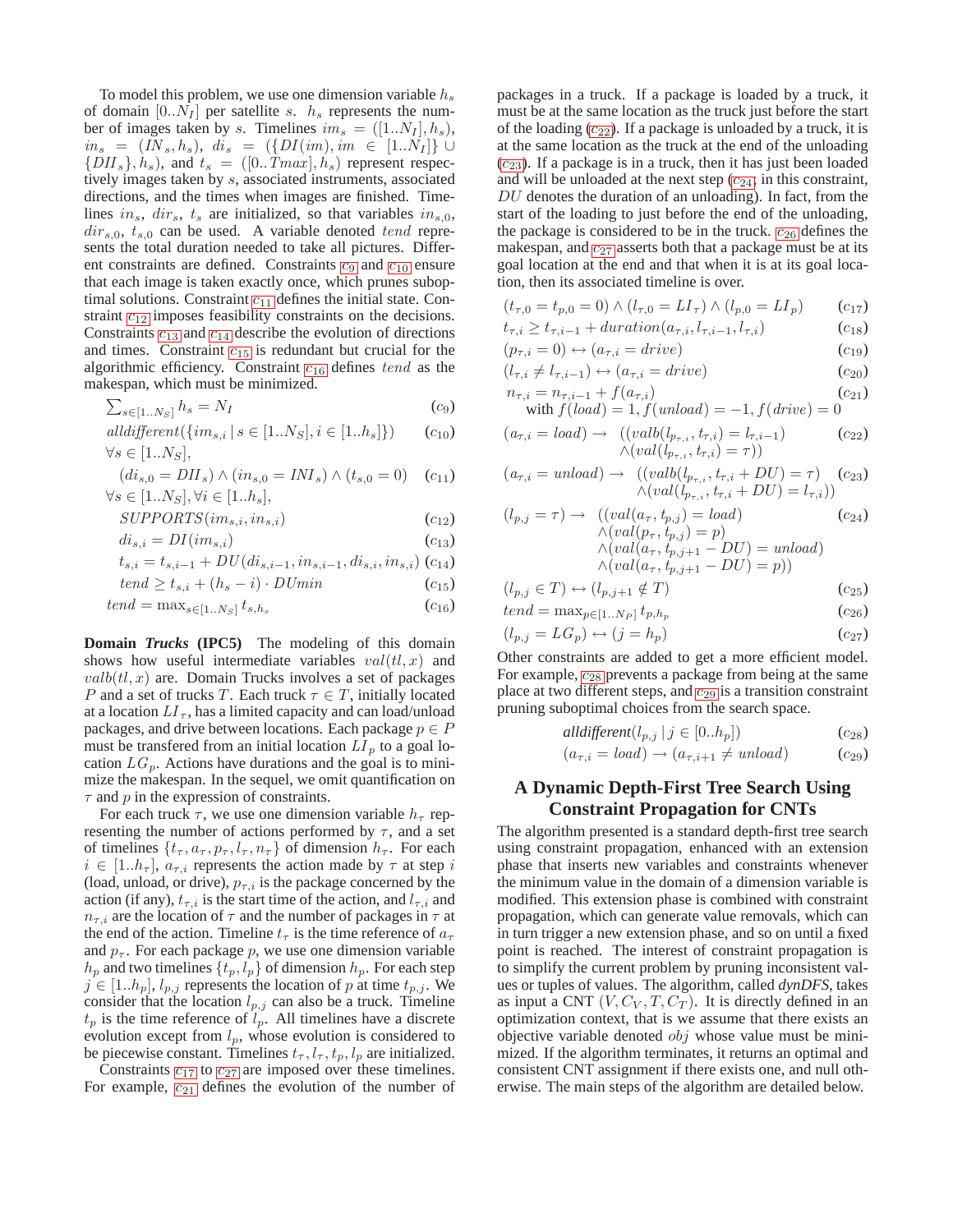**Function** *dynPropagate* During search, a current CSP  $(V, C_V)$  is maintained (V is the set of variables and  $C_V$  the set of constraints). The iterative extension and propagation phases are performed by function *dynPropagate*. While constraints need to be propagated and while the current CSP is not known to be inconsistent (line 30), constraints are propagated with function *propagate* (line 32). The CSP obtained after constraint propagation may then be extended by calling *extend*(V,  $C_V$ ,  $T$ ,  $C_T$ ,  $A_H$ ) (line 33). In this call,  $A_H$  corresponds to the previous minimal assignment of the dimension variables. Functions *propagate* and *extend* are assumed to satisfy requirements R1 and R2 respectively:

- (R1) *propagate*( $V, C_V$ ) transforms the CSP ( $V, C_V$ ) into an equivalent CSP  $(V', C'_V)^1$  $(V', C'_V)^1$  by enforcing at least *backward checking* [\(Dechter 2003\)](#page-7-4); this means that in  $(V', C'_V)$ , all constraints whose scope is fully assigned are satisfied;
- (R2) *extend*( $V, C_V, T, C_T, A_H$ ) returns a pair  $(V', C'_V)$ such that CNTs  $(V, C_V, T, C_T)$  and  $(V', C_V', T, C_T)$ are equivalent, $<sup>1</sup>$  and such that, for every constraint</sup>  $(S_V, S_T, fct) \in C_T$  for which there is a unique possible assignment A for the dimension variables of timelines in  $S_T$ ,  $C_V'$  contains  $fct(A)$ .

To satisfy requirement (R1), *propagate* can be any standard constraint propagation scheme, such as forward checking, arc consistency, or path consistency [\(Dechter 2003\)](#page-7-4). Requirement (R2) can be fulfilled in different ways. The laziest version of *extend* consists in generating constraints only when all dimension variables are assigned. The approach we use in the experiments is still lazy, but more incremental: when *extend*( $V, C_V, T, C_T, A_H$ ) is called, it is possible to compare  $A_H$ , the previous minimum assignment of the dimension variables, and  $A'_H$ , the current minimum assignment of the dimension variables, and to add the set of t-variables  $\{tl_i \mid tl \in T, i \in [A_H[h(t\ell)] + 1..A'_H[h(t\ell)]]$  to V. The way constraints are added to  $C_V$  depends on the type of constraint considered. For example,

- for a constraint such as  $\forall i \in [1..h(t)], t l_i \neq x$ , function *extend* can add the set of constraints  $\{tl_i \neq x | i \in$  $[A_H[h(tt)] + 1..A'_H[h(tt)]]$  to  $C_V$ ;
- a constraint like *all different*  $(t_i | i \in [1..h(t)])$  can generate constraint *all different*  $(t_l | i \in [1..A'_H[h(t)]])$  if  $A_H[h(t)] \neq A'_H[h(t)].$

In fact, constraints can be added as soon as they must necessarily be satisfied. The design of specialized schemes for function *extend* for a constraint on timelines  $(S_V, S_T, \text{fct})$ can be highly dependent on *fct* and is not discussed here.

**Functions** *dynDFS* **and** *recDynDFS* Given a CNT  $(V, C_V, T, C_T)$ , the systematic depth-first tree search is performed by calling  $dynDFS(V, C_V, T, C_T)$ . After an initial extension/propagation step (lines 4 and 5), function *dynDFS* calls function *recDynDFS* if the initial problem has not been proved to be inconsistent, and returns *null* otherwise.

If it terminates,  $recDynDFS(V, C_V, T, C_T)$  returns an optimal consistent assignment A of the CNT  $(V, C_V, T, C_T)$  **Algorithm 1**: dynDFS, a dynamic depth-first tree search using constraint programming.

```
1 dynDFS(V, C_V, T, C_T)2 begin
 3 A_H \leftarrow \{(h(t), 0) | t l \in T\}4 | (V, C_V) \leftarrow extend(V, C_V, T, C_T, A_H)5 (V, C_V) \leftarrow dynPropagate(V, C_V, T, C_T)6 if \forall x \in V, d(x) \neq \emptyset then
 7 L return recDynDFS(V, C_V, T, C_T)8 else return null
    end
10 recDynDFS(V, C_V, T, C_T)11 begin
12 | if ∀x ∈ V, card(d(x)) = 1 then
13 return \{(x, a) | x \in V, a \in d(x)\}\14 else
15 | Choose x \in V s.t. card(d(x)) > 116 Choose a partition \{D_1, D_2\} of d(x)17 \left| \begin{array}{c} (A, opt) \leftarrow (null, +\infty) \\ \textbf{foreach } k \in \{1, 2\} \textbf{ do} \end{array} \right|foreach k \in \{1, 2\} do
19 | (V', C'_V) \leftarrow (V, C_V \cup \{obj < opt\})\mathbf{20} \begin{array}{|c|c|c|c|c|c|c|c|c|c|c|c} \hline \end{array}\mathbf{21} \mid \mid (V', C_V') \leftarrow \text{dynPropagate}(V', C_V', T, C_T)22 if \forall x \in V', d'(x) \neq \emptyset then
\mathbf{23} \mid \mid \mid A' \leftarrow \text{recDynDFS}(V', C'_V, T, C_T)24 i if A' \neq null then (A, opt) \leftarrow (A', A'[obj])25 return A
    end
27 dynPropagate(V, C_V, T, C_T)
28 begin
29 | b \leftarrow true30 while b \wedge (\forall x \in V, d(x) \neq \emptyset) do
31 \mid A_H \leftarrow \{(h(t), min(d(h(t)))) \mid t \in T\}32 (V, C_V) \leftarrow propagate(V, C_V)33 (V', C'_V) \leftarrow extend(V, C_V, T, C_T, A_H)34 if (V', C'_V) \neq (V, C_V) then
35 \vert \vert \vert (b, V, C_V) \leftarrow (true, V', C_V')36 return (V, C_V)end
```
if it exists, and *null* otherwise. If there is a unique possible assignment of  $V$ , this assignment is returned (lines 12-13). Otherwise, the algorithm chooses a variable  $x \in V$  not assigned yet and builds a partition of the domain of  $x$ , according to some heuristics (lines 15-16). The two search subspaces defined by this partition are then successively explored (lines 18 to 24). For each of them, *recDynDFS* first propagates constraints using *dynPropagate* (line 21). If no inconsistency is revealed (line 22), *recDynDFS* is recursively called (line 23), If a solution  $A' \neq null$  is returned, it is recorded as well as the best value known for the objective.

**Discussion and properties** Algorithm *dynDFS* is a generic algorithm which covers several existing approaches. Indeed, approaches reasoning over a sequence of sizebounded CSPs simply correspond to variable/value choice heuristics (lines 15 and 16) where all dimension variables are assigned first, with their minimal values. *dynDFS* can

<span id="page-5-0"></span><sup>&</sup>lt;sup>1</sup>That is, they define the same set of consistent assignments.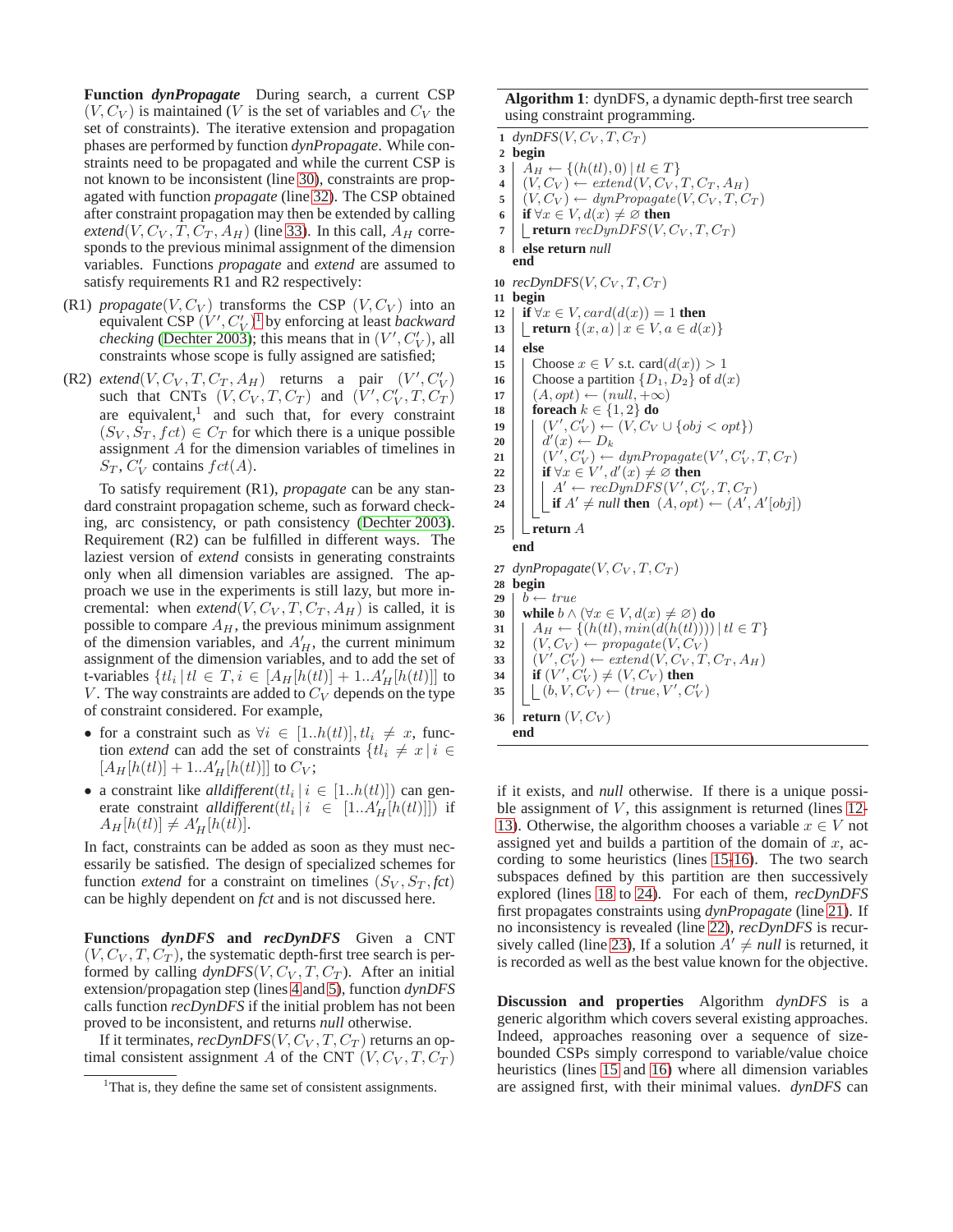also adopt a strategy where horizons are dynamically incremented during search, when constraint propagation prunes the minimum value in the domain of dimension variables. As a result, *dynDFS* allows several approaches to be compared inside a common framework.

Formal properties of *dynDFS* are given below. This algorithm is correct but does not necessarily terminate, since it might get trapped in infinite branches of the search space when the domain of some variable is infinite.

<span id="page-6-0"></span>**Proposition 1** *(Correctness) If functions propagate and extend satisfy (R1) and (R2), then* dynDFS *is correct: if it terminates, its result is an optimal consistent assignment if the CNT considered admits a solution and null otherwise.*

<span id="page-6-1"></span>**Proposition 2** *(Termination) If all domains of values are finite, then dynDFS terminates. If all non-dimension variables have a finite domain and if the problem admits at least one solution, then there exist choice heuristics (lines 15 and 16) such that dynDFS finds a consistent assignment in a finite time. In general, dynDFS does not terminate.*

<span id="page-6-2"></span>**Proposition 3** *(Complexity class of CNTs) Deciding whether there exists a CNT assignment with an objective value lesser than a given threshold* θ *is (a) NP-complete for CNTs where all domains of values are finite, (b) semidecidable for CNTs such that all non-dimension variables have a finite domain, and (c) undecidable in general.*

*Sketch of the proofs: for Prop. [1,](#page-6-0) the idea is to prove that if it terminates, dynPropagate* $(V, C_V, T, C_T)$ *returns a couple*  $(V', C'_V)$  *such that*  $(V, C_V, T, C_T)$  *and*  $(V', C'_V, T, C_T)$  are equivalent, and that if it terminates,  $recDynDFS(V, C_V, T, C_T)$  *returns an optimal consistent assignment of*  $(V, C_V, T, C_T)$  *if there exists one and null otherwise. For Prop. [2,](#page-6-1) if all domains of non-dimension variables are finite, it suffices to use an assignment heuristics that iteratively increments the maximum value that can be assigned to a dimension variable. For Prop. [3,](#page-6-2) checking the consistency of a CNT assignment is polynomial and any finite CSP can be expressed as a CNT, hence the NP-completeness result; if all non-dimension variables have a finite domain, then Prop. [2](#page-6-1) implies the semidecidability result; for undecidability in general, it was shown in [\(Verfaillie, Pralet, & Lemaˆıtre 2008\)](#page-7-12) that the halting problem can be expressed as the problem of finding a consistent assignment of a CNT.*

### **Experiments**

To measure the practical interest of CNTs, we performed experiments on domains BlocksWorld (IPC2), Satellite (*propositional* and *simpletime* versions, IPC3), and Trucks (*propositional* and *temporal* versions, IPC5). The first task was to build CNT representations manually as described previously. For these domains, the value of dimension variables can be bounded while preserving optimality, hence *dynDFS* terminates. The goal is to minimize the makespan.

The ideas of CNT and *dynDFS* are implemented over Choco [\(Laburthe 2000\)](#page-7-14), a constraint programming library. The constraint propagation algorithm used is GAC (Generalized Arc Consistency [\(Dechter 2003\)](#page-7-4)). Function *extend* is implemented via constraints *ifThen*( $h \geq i, c_i$ ), which activate constraint  $c_i$  only when guard  $h \geq i$  holds. Other more efficient implementations of function *extend* could be developed. Several parameter settings were tested for the choice of the variable to consider at each step: (1) consider dimension variables first; (2) consider non-dimension variables first; (3) consider dimension and non-dimension variables in any order. The results presented for BlocksWorld and Satellite are obtained with option (3). As a secondary criterion, we use the standard CSP heuristics that chooses a variable of minimum domain size. The results presented for Trucks correspond to option (2), and by considering first variables having a minimum domain size for non-dimension variables, and variables having a minimum minimal value for dimension variables.

We ran our experiments on an AMD Opteron processor, 2.4 GHz, with 1GB RAM, under Linux, with a time limit of half an hour per problem. We compared *dynDFS*(CNT) with the optimal planners awarded at the last planning competition: MaxPlan, SatPlan, and CPT.[2](#page-6-3) MaxPlan and SatPlan can handle propositional domains. CPT can handle both propositional and temporal domains. Table [1](#page-7-15) shows that in general, *dynDFS*(CNT) performs better than MaxPlan, Sat-Plan, and CPT. On small-size instances, *dynDFS*(CNT) can be slower since, as it contains more information, the initialization can be longer. On harder instances, *dynDFS*(CNT) provides significant gains. Instances of BlocksWorld are easy for *dynDFS*(CNT) thanks to symmetry breaking constraints and to constraints forcing necessary moves to be done. Instances of Satellite, propositional or temporal, are solved in a few seconds with *dynDFS*(CNT), whereas with MaxPlan, SatPlan, and CPT, which work on models containing less information, they are solved only in several minutes or unsolved at all. Trucks appears to be more challenging, in the sense that the CNT representation speeds search, but does not modify the intrinsic complexity of the problem. For unsolved instances, as shown in Figure [2,](#page-7-16) *dynDFS*(CNT) is able to quickly produce solutions whose quality is better than the quality of the solution produced by SGPlan, a heuristic-based planner awarded in IPC5. In fact, for domain Trucks, *dynDFS*(CNT) is quite anytime: the optimal solution is reached quite quickly, and the rest of the time is dedicated to prove optimality,

#### **Conclusion**

In this paper, we presented Constraint Networks on Timelines (CNTs), a generic constraint-based framework for modeling and solving planning and scheduling problems. This framework is compact and has a clear semantics based on variables and constraints. A generic dynamic depth-first tree search algorithm using constraint propagation has been developed and tested on several instances taken from planning competitions. Experimental results have shown the practical interest of the approach, both compared to existing

<span id="page-6-3"></span><sup>2</sup> For MaxPlan, see http://www.cse.wustl.edu/∼chen/maxplan/. For SatPlan, see http://www.cs.rochester.edu/∼kautz/satplan. For CPT, see http://www.cril.univ-artois.fr/∼vidal/#cpt. For CPT, we use CPT1 because CPT2 is not publicly available.